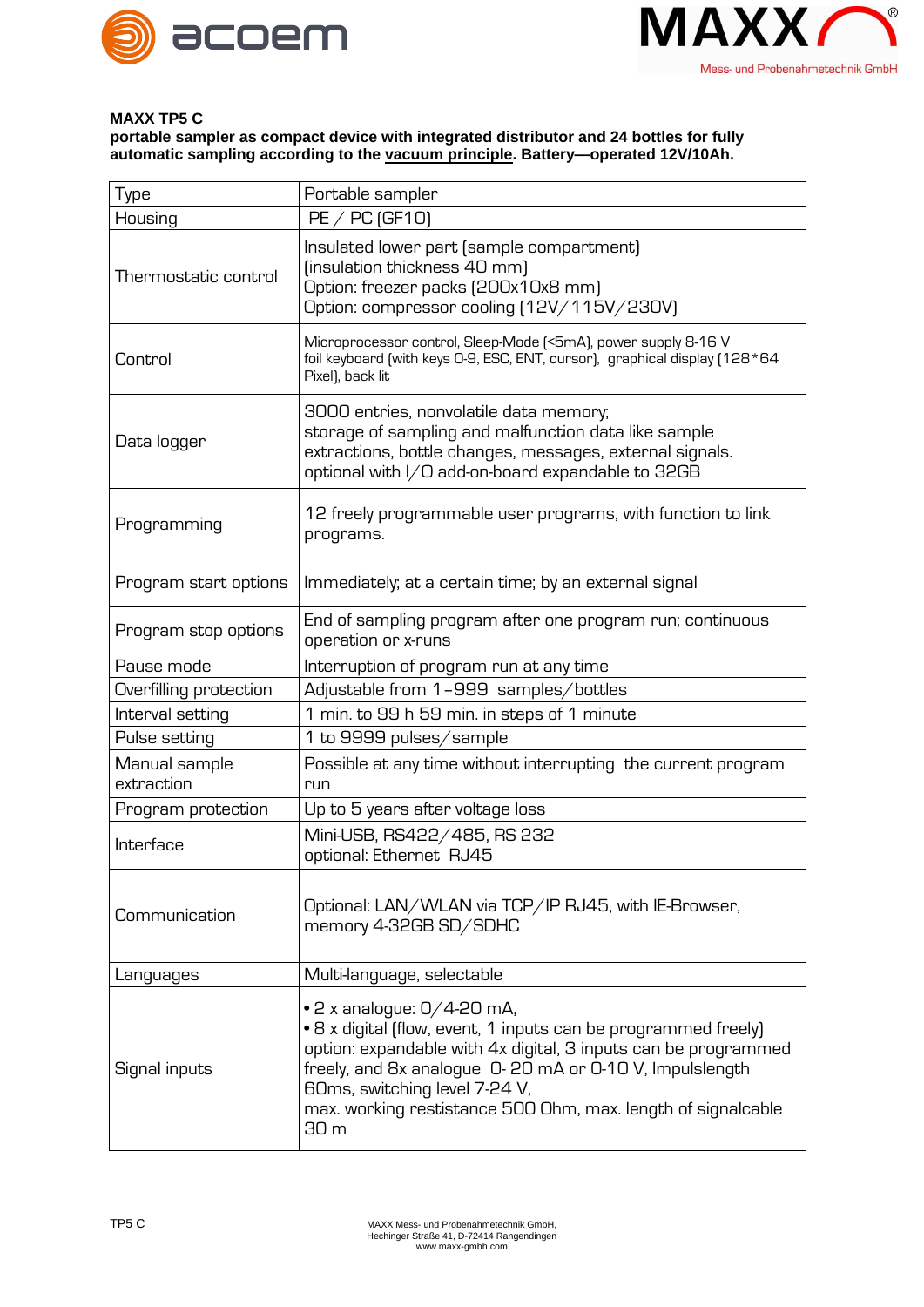



| Signal outputs /<br>status messages | • 8 digital outputs, 1x of them as collective malfunction message<br>option: expandable with 8 digital, 5 are freely programmable (in<br>total 6 messages)                                                                                                                                            |
|-------------------------------------|-------------------------------------------------------------------------------------------------------------------------------------------------------------------------------------------------------------------------------------------------------------------------------------------------------|
| Sampling method                     | -Vacuum system 20-350 ml<br>-Vacuum VAR (variable) system 5-250 ml<br>-Peristaltic pump                                                                                                                                                                                                               |
| Single sample volume<br>accuracy    | Vacuum system: $< 2.5 \%$ or $+3$ ml<br>Peristaltic pump: +- 5 % or +- 5 ml                                                                                                                                                                                                                           |
| Suction height                      | Max. 6,5 m (at 1013h Pa)<br>option: 8 m                                                                                                                                                                                                                                                               |
| Pumping speed                       | $>0.5$ m/s at suction height up to at least 5 m (at 1013h Pa);<br>pump capacity can be adjusted electronically                                                                                                                                                                                        |
| Suction hose                        | PVC, L=5 m, ID=10 mm Max. hose length 30 m                                                                                                                                                                                                                                                            |
| Sampling modes                      | Time-related, flow-dependent, event-related and manual sample<br>extraction.<br>Option: flow-proportional                                                                                                                                                                                             |
| Bottle variants                     | 1 x 10 L PE<br>1 x 25 L PE<br>2 x 13 L PE<br>$4 \times 5$ LPE<br>16 x 1 L PE incl. freezer packs<br>24 x 1 L PE (standard version)                                                                                                                                                                    |
| Overall dimensions                  | (Hxwxd)<br>787 x 510 x 468 mm / Insulating box passive<br>1028 x 550 x 468 mm $\,$ Insulating box active (with<br>compressor cooling)                                                                                                                                                                 |
| Weight                              | Approx. 25 kg 24x1 L - Isobox with passive cooling<br>Approx. 40 kg 24x1L - Isobox with compressor cooling<br>(device incl. battery, empty bottles but no suction hose)                                                                                                                               |
| Power supply                        | Sampler:<br>12 V/ 10 Ah lead storage battery (maintenance-free, leak<br>proof);<br>115V or 230V operation by means of battery charger in buffer<br>mode. Range 11-14V; power consumption max. 30 W<br>Cooling Box: 230V 50 Hz [115V by request] or 12V battery<br>(solar battery with at least 90 Ah) |